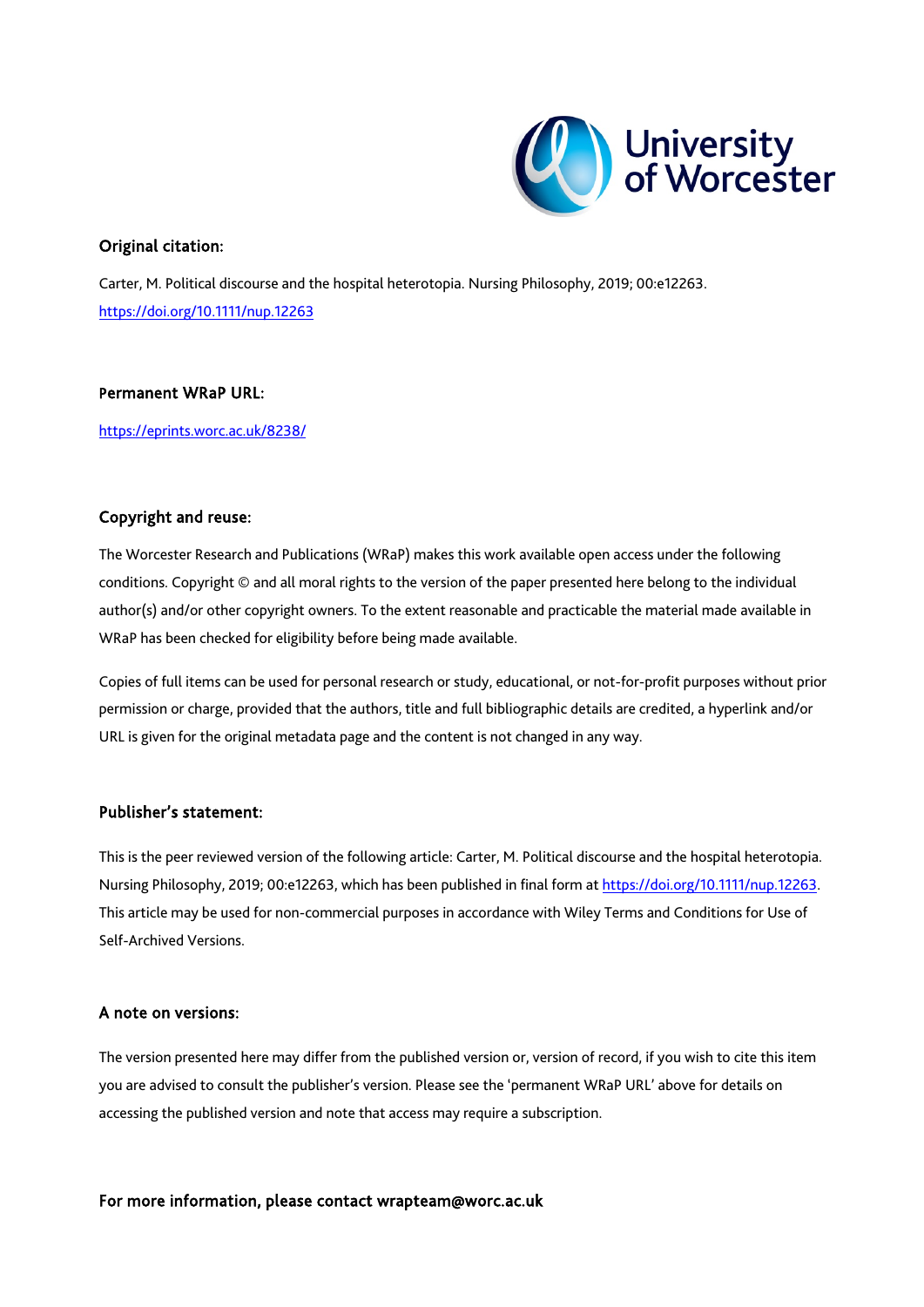# Political Discourse in the Hospital Heterotopia

# Abstract

### Abstract

To what extent do we pay attention to the text and images that cover our hospital walls and do we offer any critique either as professionals or service users? In the past we might have expected to see functional or helpful instructions about where to go (or not to go) and in more well-endowed buildings, perhaps we would see some works of art, sculpture, stained glass even, with the intention to encourage, distract or even forewarn us. However, it is now common in UK hospitals, for wall space to be used as a portal for a range of institutional political messages, that convey in-formation about everything from its own values, behaviours to advertisements for products and services to requirements for rule following. Michel Foucault's ideas about Heterotopic space can help us to see that hospitals tend to fall (awkwardly) between being a public and personal health care space, and this is a possible explana-tion for the confused material culture and messages that are shared there. This paper draws on ethnographic methods to reflect on personal experience in order to offer a critique of the contemporary political discourse which has become 'literally' written onto our hospital walls.

### Introduction

The value of a clean and welcoming hospital environment has not gone unnoticed by patients, clinicians, or social theorists, both in terms of its effect on health outcomes through the use of sound, smell and taste but also in the use of objects and images or in its affect (Street 2012, Street and Coleman 2012, Sullivan 2012, Cork 2016). This article argues that these environments and their internal fabric, act as a vehicle for the institution's discourse. Given the intense political heat around failings in care, we are exposed to both overt and subversive messages and this activity is made possible because of its heterotopic nature (Foucault and Miskowliec 1986).

If we pause and observe the hospital space we can see it as both landscape, ritual and social practice. A place where power relations are made visible through the architecture, the use of text and image, the ordering of things, and the social relations that exist between the public and health care professionals. Our understanding of what makes a place a hospital or clinic even, comes from the surroundings, the nature of the objects that occupy the space and the way that they are encoded and the way in which we decode them (Baudrillard 1988). Being mindful of the space itself,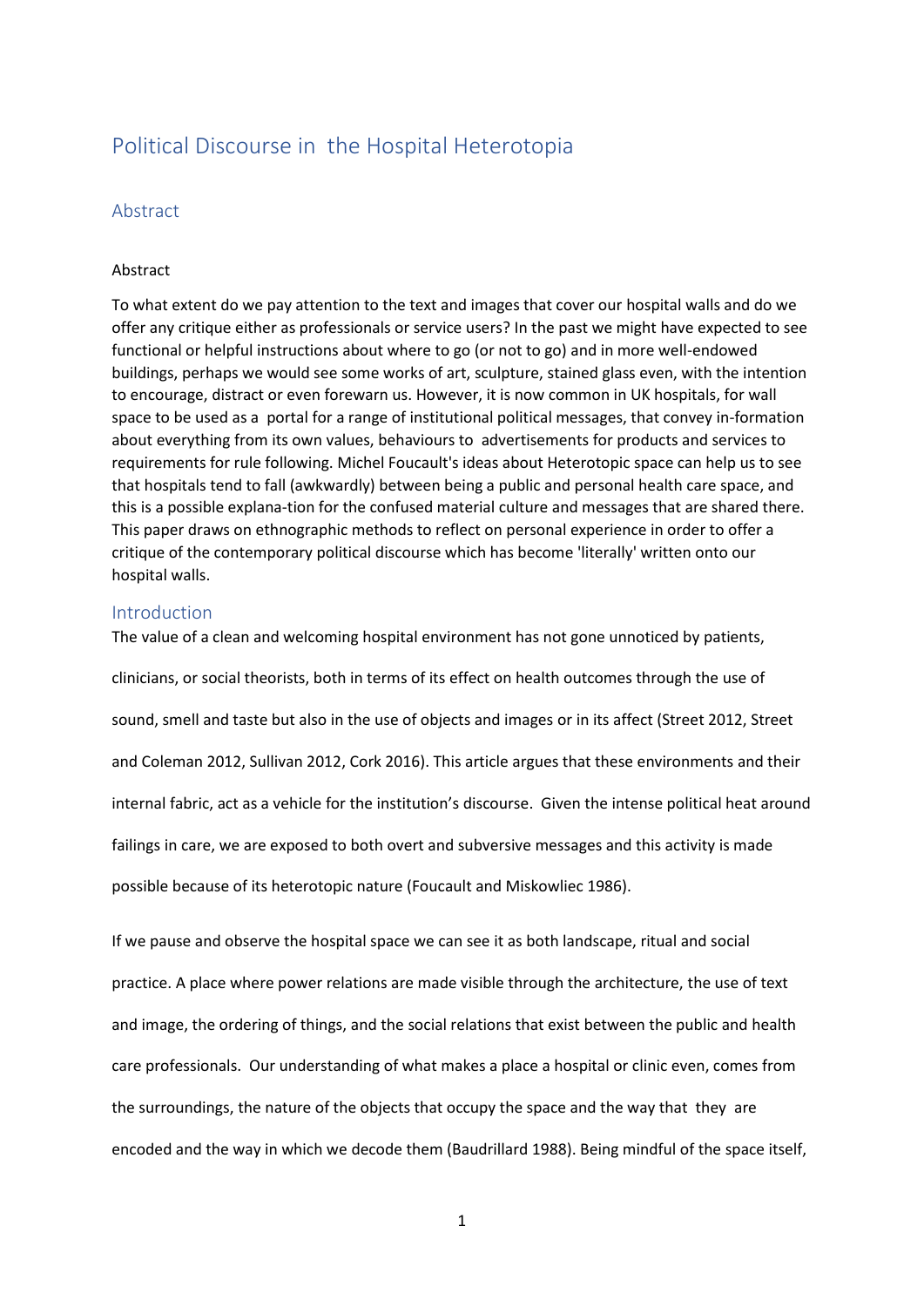and seeing through a Foucauldian lens, this space could be said to be heterotopic. It is place of transience, it doesn't appear to belong to anyone and as such this leaves it open for political utility, a readymade vehicle for the projection of institutional instructions, commands, expectations and aspirations.

As I become older, I find myself spending more time, both as a user and carer, in health care settings. I cannot help but see the institution from another perspective and move about or sit waiting, and taking it all in. There is, I suggest, a certain amount of wonderment about what even the most casual observation of the internal fabric of hospital buildings can tell us about the health and well- being of the organisation. I also find myself wanting to appraise the nature of the space, after all, I have been visiting them for work and (dis) pleasure for nearly 60 years and given their significance it seems worthwhile to pause and take it all in.

### Background

From a political point of view, hospitals, over and above the care provided by the institution, are the materialisation of human and political endeavour. From medieval times to the current day they have tried to represent the civilising and altruistic or philanthropic intentions of society. They are spaces where, architecture, art, science and medicine have been promoted through visual display; painting, sculpture, ceramics and also through text: philosophical, spiritual and the political. We should not, by the way, ignore the role of institutional or benefactor wealth in the amount and quality of the work commissioned and displayed and this tells us something about changing values or attitudes to public art over time and in different settings. Having said that, the history of art in the hospital space tells us that visual display has, in general, been orientated towards particular cultures and ideologies. It has utilised classical and religious iconography, to comfort, frighten and distract the patient, as in medieval and renaissance hospitals. Some works are perhaps educative in their intention; a lesson about the effects or treatment of illness or injury at that time, whilst others are stigmatising, alarmist and frightening as in the case of  $17<sup>th</sup>$  Century sculptures made for the grand buildings designed to contain those with mental illness (Cork 2012). If we look further afield we can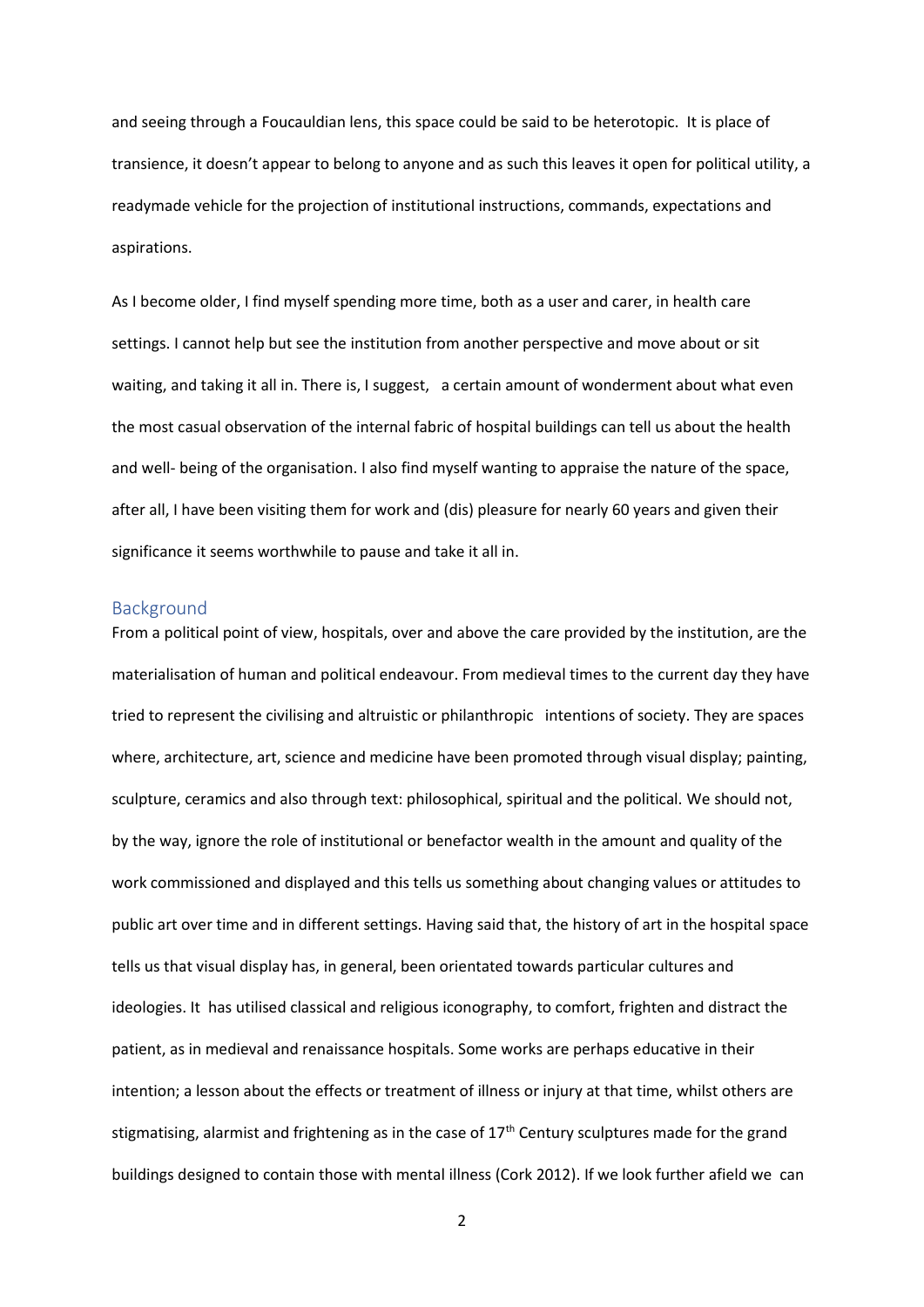recognise art that is overtly politically motivated as in the work of the Mexican artist Diego Riviera in Mexico City in the last century. There is no doubt in the intention of this kind of art, to inform or remind the user and professional of the important role that the state has in improving your health (Cork 2012).

This article however, is focussed on the English NHS which has, regardless of the political party in power, become an influential government brand as well as a highly public and well recognised benchmark for any government's compassionate concern for the public and its health. The NHS however, has a difficult heritage when it comes to the standards for health care we yearn for. The UK's Francis Inquiry Report into care failings at the Mid Staffordshire Hospitals NHS Trust (Francis 2013) along with so many other reports highlight negligent and otherwise poor institutional care (Kennedy 2001, Flynn 2012, The Report of the Gosport Independent Panel 2018). But the most obvious response has been the visible and textualised efforts to 'reassure' the public that care quality, standards and values are being upheld. After the publications of these reports on care failings there is always a call for a change of culture where, in this future, professional behaviours and practices will change for the better. What appears to follow in consequence, is a plethora of ideas and aspirations for change materialised into a professional political, and public discourse about change through corporate (and other kinds of) text and talk. This we understand, by and large, is manifest in an increased ordering of the systems of care through standardising processes, enhanced regulation and through information and communication about such processes of standardisation, regulation and communication and general rule following.

This institutional discourse, translated from politically motivated ideas into text-based materials, is received and interpreted through press releases, media outlets, social media and policy documents and for those with direct access, directives to organisations and professional groups. This is an exploration of the idea of hospital's as heterotopia and the way that this status contributes to or enables the use of this space for political means; by which I mean) acting on the power relations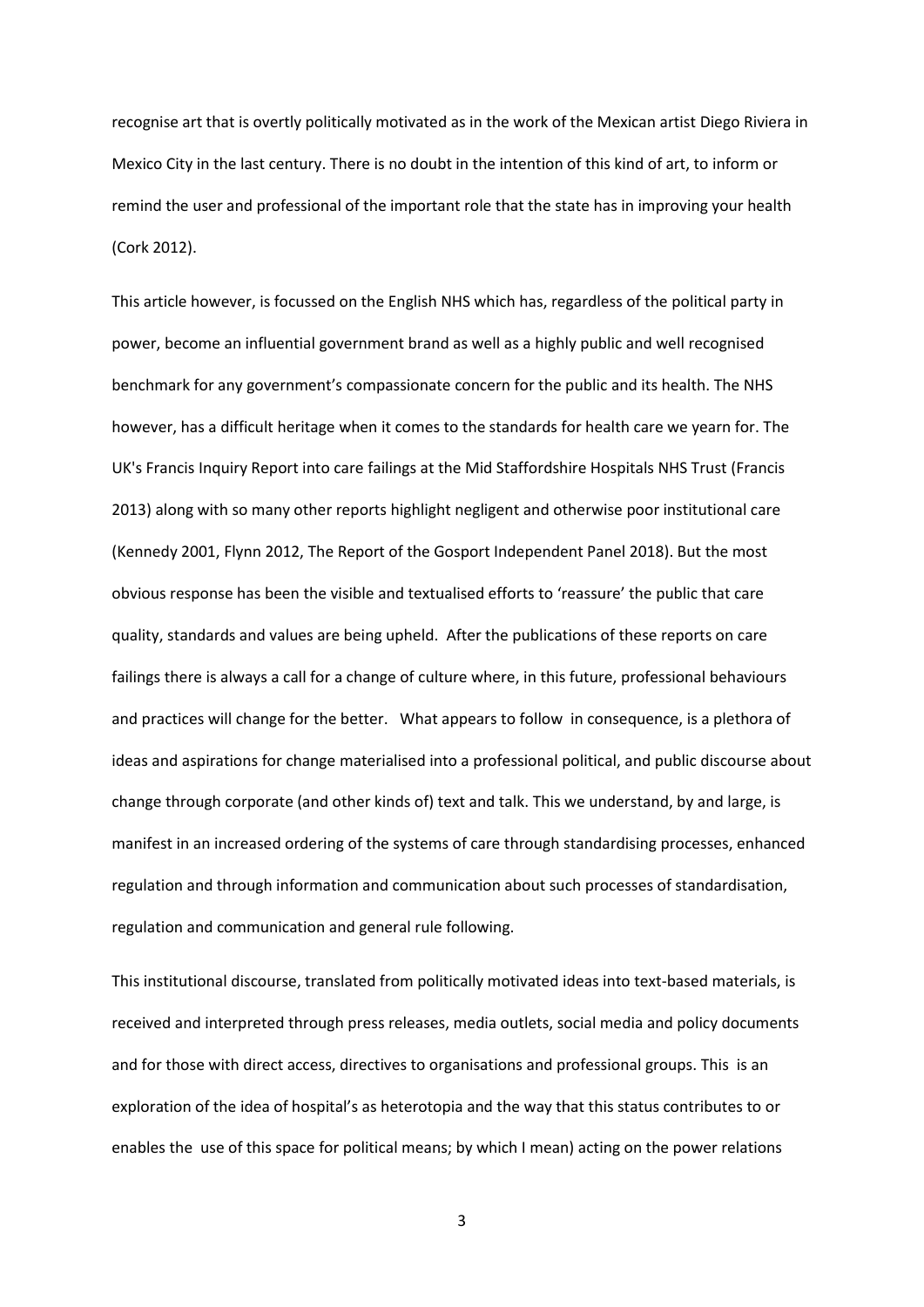that exist in that social space. Further to this we can reflect upon the impact of these discourses as a service user or patient, from the site of its audience (Rose 2016). The paper includes observations of and reflections on practices and environments occurring in the recent course of my role as lay carer and visiting relative, and draws on social theory and ethnographic methods to make sense of this.

## Foucault's Lens

### *Heterotopia*

Foucault and Miskowliec (1986), in their paper; *Of Other Spaces*, argue that some settings are places or spaces specifically designated for acting out life's crises or periods of escape from life's usual routine. As such, hospitals and clinics are unusual cultural spaces. They designate these as Heterotopias They cite care homes, brothels, prisons, even fair grounds as places of transience. They are places where we wait about and live (or play) alongside others who we do not know. Hospitals are a space between normal and deviant or unproductive life. It is where we go when our behaviours or symptoms are unmanageable in the other world or threaten to shorten our lives. In Foucault's analysis, a garden is also heterotopic because (as with the hospital) within this space, all species and landscapes can be collected, curated and gazed at. In the hospital, it is patients who gather together as the specimens whereas in the garden, it is the collected, nurtured and curated plant life and garden objects located there. For similar reasons, Foucault also describes the cemetery and even museums as heterotopias. This may seem too generic a term but their distinguishing feature is that they are closed and separate from other spaces as much defined by the 'particular slices of time' (page 26) that they occupy or evoke, as by their boundaries and the cultural context that defines them. We enter them for a specific time period and for the duration of our stay, we follow the time systems and rules that are set by that space. Unlike our homes or workplaces, we are not in control of that time, neither do we plan or orchestrate events, but rather we wait (as patiently as we can), for the rituals and routines that signify that time is passing.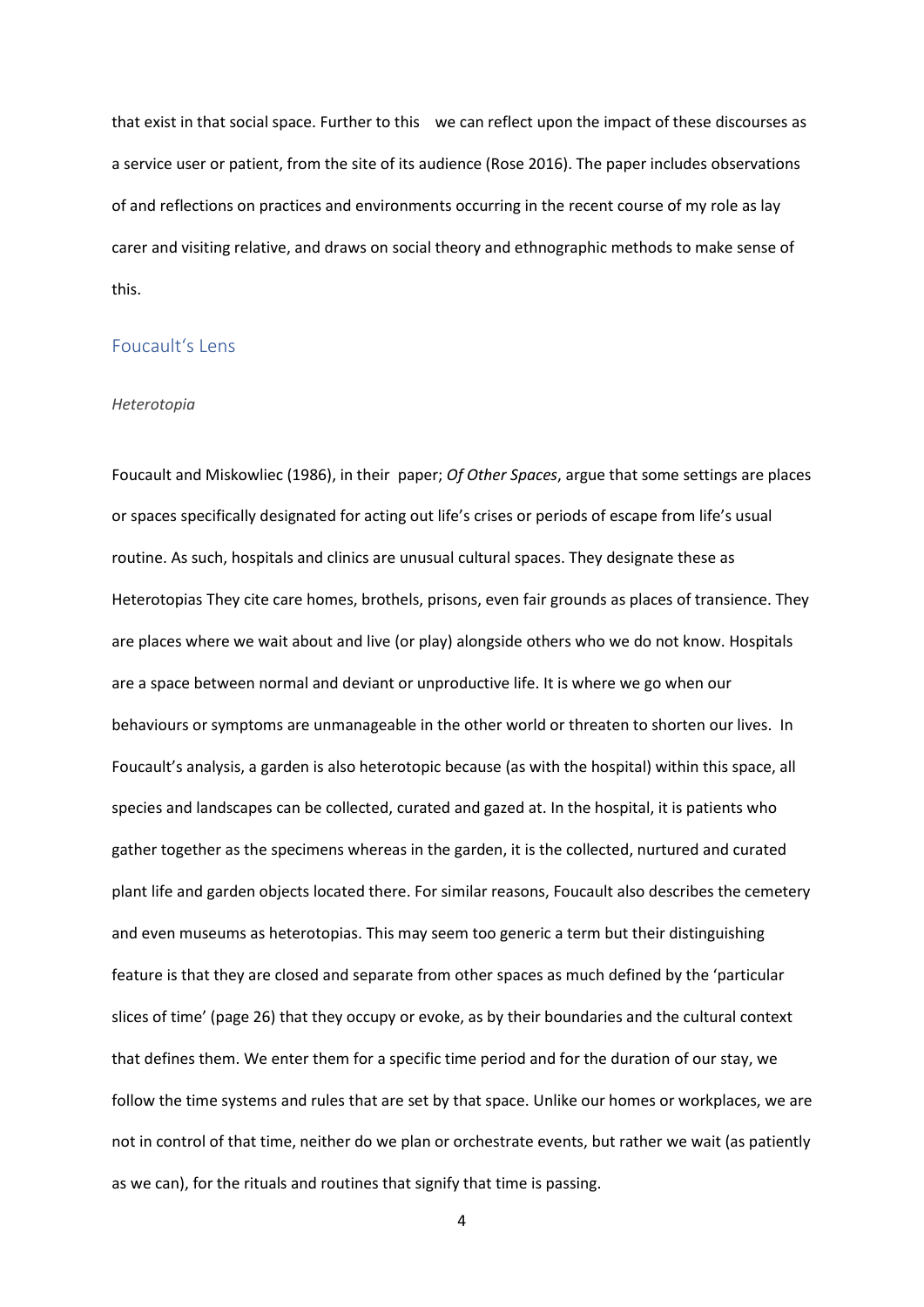#### *The Reverse Panopticon*

Foucault's use of Bentham's idea (Foucault 1991) of the prison Panopticon or 'Inspection House' illustrated the way in which, through a novel architectural design, the institution, or its instruments, keep prisoners under surveillance (Schofield 2009). Now however, we see this working in reverse, through the contemporary use of hospital wall space, we, the public, survey the institution's declared achievements, philosophy, aspirations and mission and also receive its detailed instructions about how to behave and respond. Through its fabric, wall space and (very revealingly) notice boards, we see the system of power-relations of the political and the local institution and in this space our identity as patient or visitor is formed or reformed. This leads me to the question as to who's living (and dying) space this is. As a place of temporary transitory (human crisis), it is heterotopic and this leaves the door open so to speak for its' appropriation through text and images to assert the political identity and role of the institution, rather than to communicate with, distract or comfort its inhabitants. In this environment, the fabric (ceilings walls and floors) occupies the space between the institution and the people that inhabit it. It is the institution's canvas, the surface where its ideas, vision, preoccupations, priorities, hopes and fears can be freely expressed. It is for this reason, I suggest, that the hospital makes such an interesting case study through which to view the organisations power relations and its political discourses The NHS is as much today about space, location and community (Hammond et al 2017), as it is about buildings and professionals. In general, we move through communities, indoor and outdoor space and we are only with health care professionals for a short time. Whilst we wait, our identities in that space, are reformed through the social relations (with other people, the objects and environment) that exist there (Massey 2004).

Towards an Empirical Understanding

For most, visits to healthcare institutions are a confusing experience but using an ethnographical approach (Smith 2005, 2006) can help us to observe, analyse and evaluate aspects of the culture of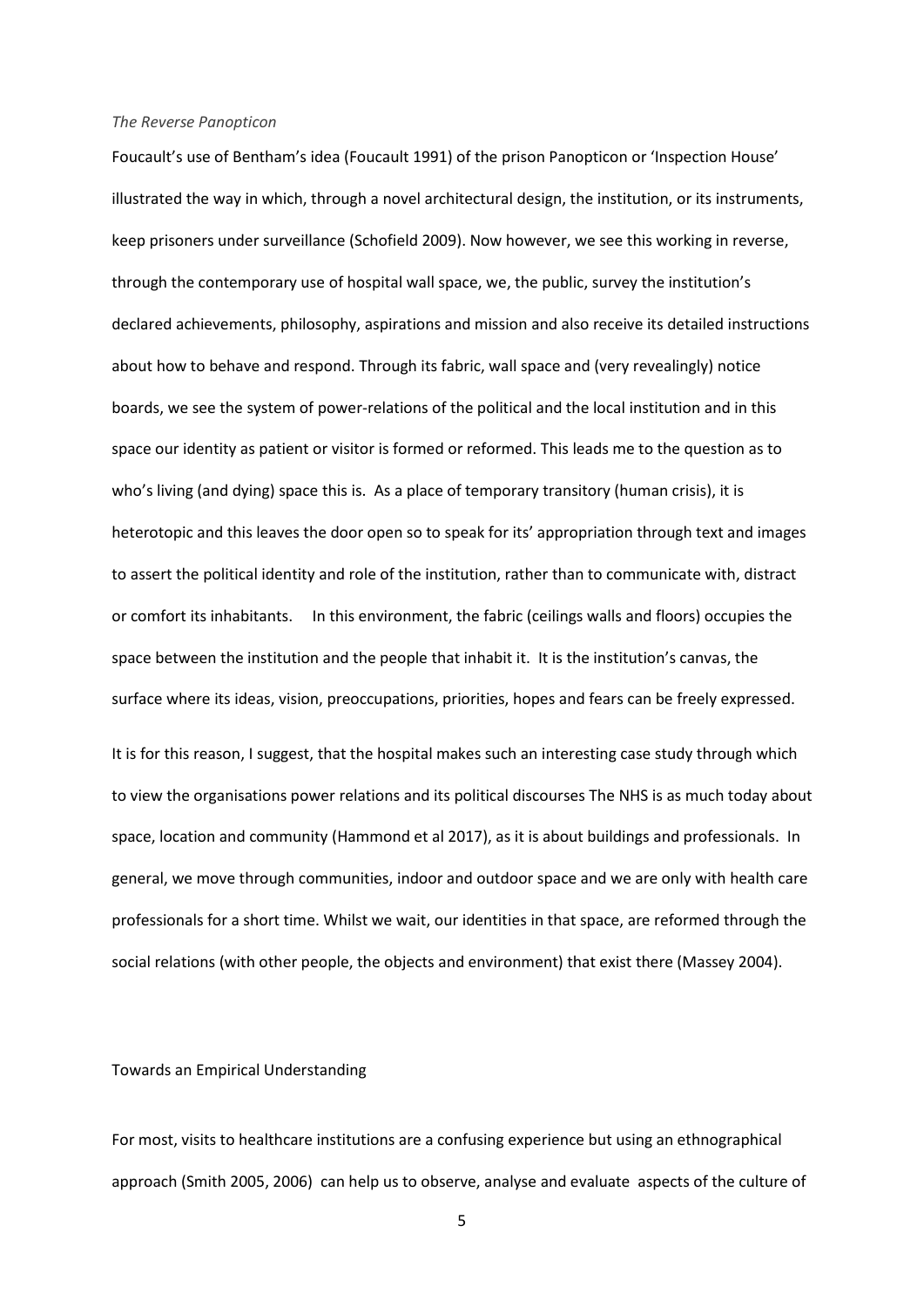a health care institution. For example we can make observations of the use of information to turn talk about a practice and political intention, into material form within health care institutions. Marie Campbell (2006), through her study of a *Service Quality Initiative* in a care home, further emphasises the role that personal experience plays in ethnography particularly for those who find themselves or their lives as subject to ruling relations, and this is very much the starting point for my reflections here. You may find a surprisingly high number of messages for you to read on the walls of wards, waiting rooms, corridors, toilet doors and wonder what they are all for? Further to this I would encourage nurses and others to stop and look. We can, through observation, analyse the impact of the power relationships that exist within the health care space; which, even as an exercise, can be revealing.

It would seem that in the same way as government tries to move contentious political issues of the health service away from the tangible spaces of buildings to the more intangible spaces of community or locality (Hammond et al 2017) so do our local institutions shift its awkward or hard to deliver messages from professional/patient dialogue to text and image on its wall spaces. This represents a separation of the corporate role of the institution from the practice of care giving. It is also representing a world where the nurse becomes distanced from the practices that humanise care: listening, talking, explaining and providing safe care and, where essential talk has been replaced by what at first glance could be seen to be thoughtless and meaningless text. My argument is that this, from a particular point of view, is heavily laden with meaning and is intentional and has a direct impact on my identity and experience in that space. I am mindful of my own taste in this critical approach to this form of discourse. I am, as Bourdieu (1986) points out liable to make a distinction between what I think is acceptable and unacceptable textual information or imagery and make my own interpretation of this according to the system of classification I use based on my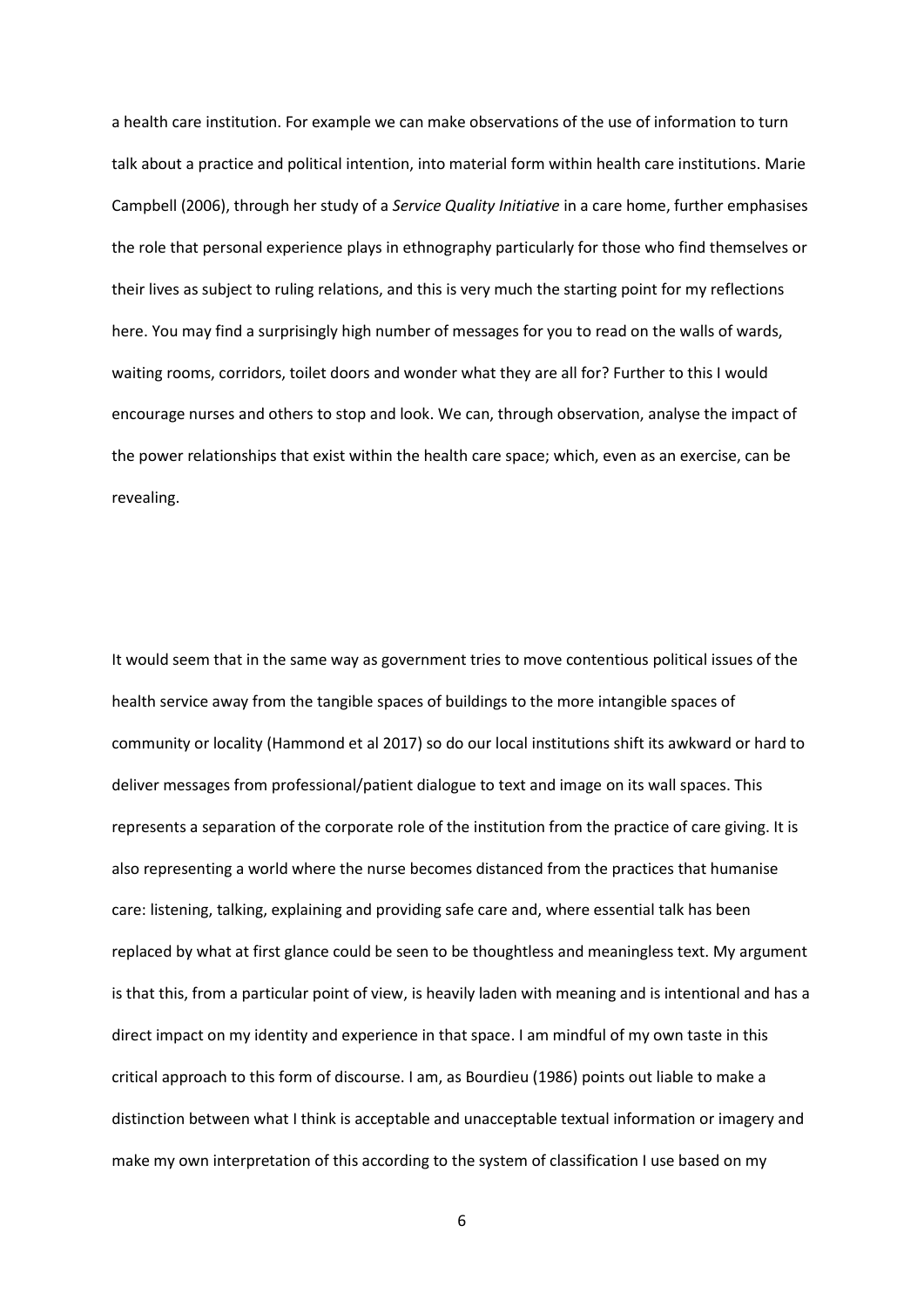culture, my capital, and my experience. However, this reminds me once again that those who make the decision to communicate in this way, are not making any distinction about the state of mind, the time of life, the emotional and physical state of those who pass into and out of its space; the message is there for everyone. Titscher et al (2000) explain that an understanding of the political and contextual conditions that give rise to the publishing of specific text and language are the focus of the critical discourse analysis. So, I must own that my wise observer position (Hill Collins 1986) may perhaps be the reason for my noticing this text in the first place. Perhaps I only notice it because by virtue of my experience I recognise the politics. Perhaps if I didn't have this insight, I wouldn't notice it at all, it would have been unrecognisable or left unread (and a waste of money).

A Typology As a lay observer (albeit a wise one) I have confined my (personally collected) examples to spaces I have viewed whilst acting as a visitor to public hospitals and I have organised these into five types of political institutional communication strategies as follows. The clinic and ward space as:

- Classroom
- Public health notification space.
- Information about behaviour and penalties (the rules)
- Institutional Vision and Values
- Art gallery and museum

If we accept that the NHS is an organisation with politically driven aims, then we have to recognise the power relations that its language, imagery and signs bring to the space. I have observed them as both subtle and overtly clumsy, often acting as a one-way stream of information that is at best irrelevant and at worst an assault on the already heightened senses of the audience.

It provokes the question: what is the hospital, whose space is it and to what extent has the organisation planned, manipulated or controlled the environment for its own political ends? Why this choice of information and always: whose space is it? In normal life, as ocular-centric beings, we are used to and perhaps even expect to be saturated with text and images wherever we go (Rose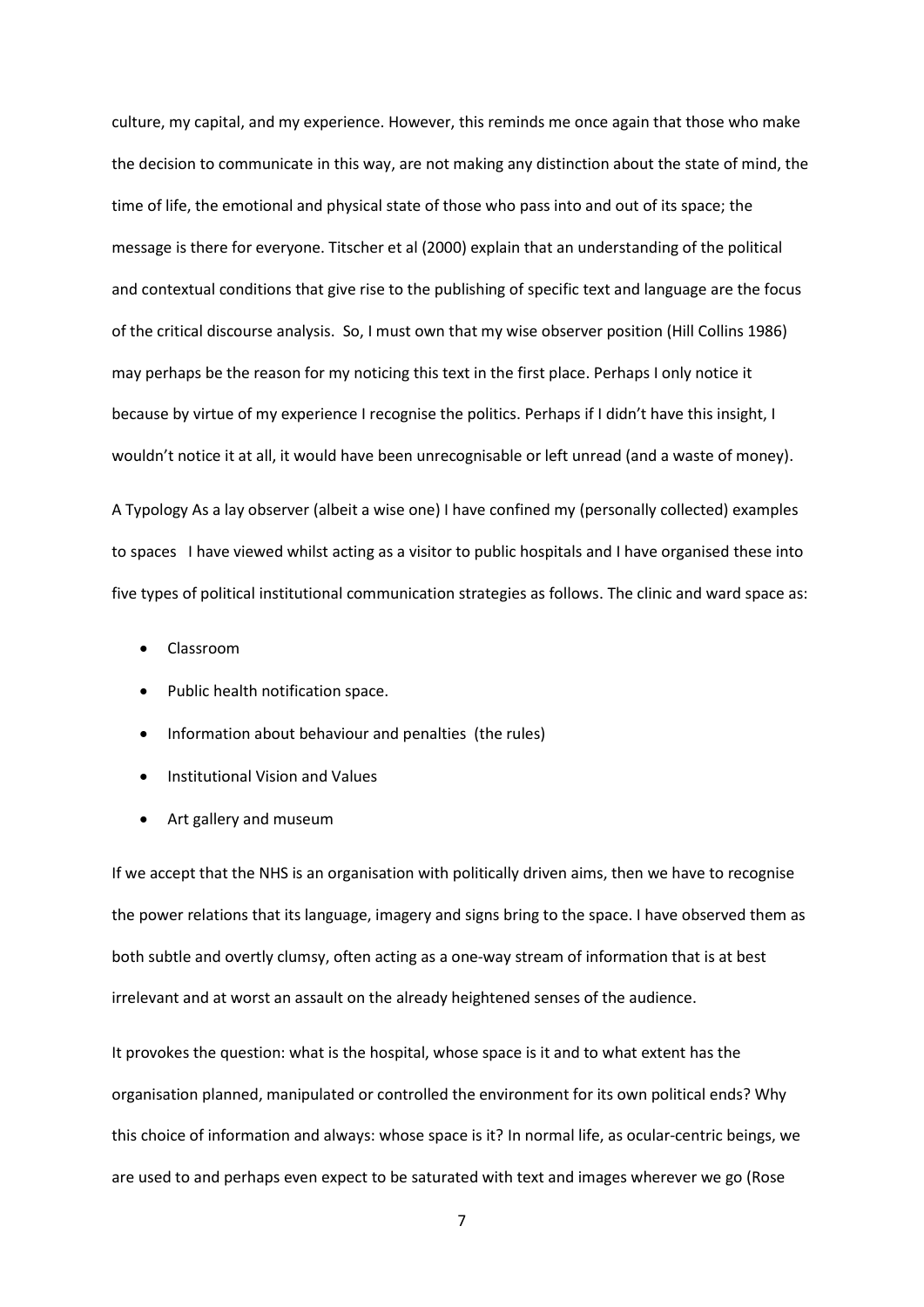2016), but I suggest that because of the nature of this particular space, this can and should be subject to critique by patients, their visitors, nurses and other health care professionals.

### Wall Space as Classroom

I classify this example as classroom because in my reading (or decoding) it evokes the classroom display. My relative is in the last single room at the end of the ward (next stop is the car park). Just outside my relative's room is a desk where staff sit to write, and use the computer. Behind it on the wall is a notice board with words and images about *Dementia Friendly.* The frame of the board is decorated with some hand stitched fabric bunting. A hand crafted, domesticated, mixed media evocation of the Alzheimer's Disease Society's campaign message (2018). It is not clear to me as to whether the pupil is the patient or visitor or the staff working there? The images appear to have been cut from leaflets/magazines, the words say things like 'listening', 'respect', 'dignity'. It is part mind-map and part class room 'show and tell' exercise. I wonder about its audience – is it educating the passer-by about the ward staff being 'dementia friendly' or is it an illustration of the concept or campaign? Has it been placed there to remind staff to be dementia friendly or to reassure patients and staff that they are? Is it for professional development 'on the go' or is it to reassure those with dementia or perhaps their visiting family that the ward staff/the hospital or the world in general is dementia friendly (not dementia hostile)? Although a fan of craft activism, I feel it is a distraction; a light-hearted homespun commentary on one of the worse health crises that millions of people have to face. I wonder about removing one of the leaflets to read it but worry about spoiling the display.

### Public Information about care quality

Corporate information is heavily branded with the *Compassion in Practice* (DH 2012) and NHS insignia. This branding justifies its scale, it implies it is meant to be read from a distance. The monthly statistics on falls and hospital acquired infection are filled in with a dry wipe marker. I am asking again about the audience, on this ward it's near to the nurse's station; is that intentional? A handy ready reckoner (look how well we are doing) for the busy nurse perhaps or a salutary warning (look what a failure you are) it's not clear what. Is the audience the patient or their visitors? Again I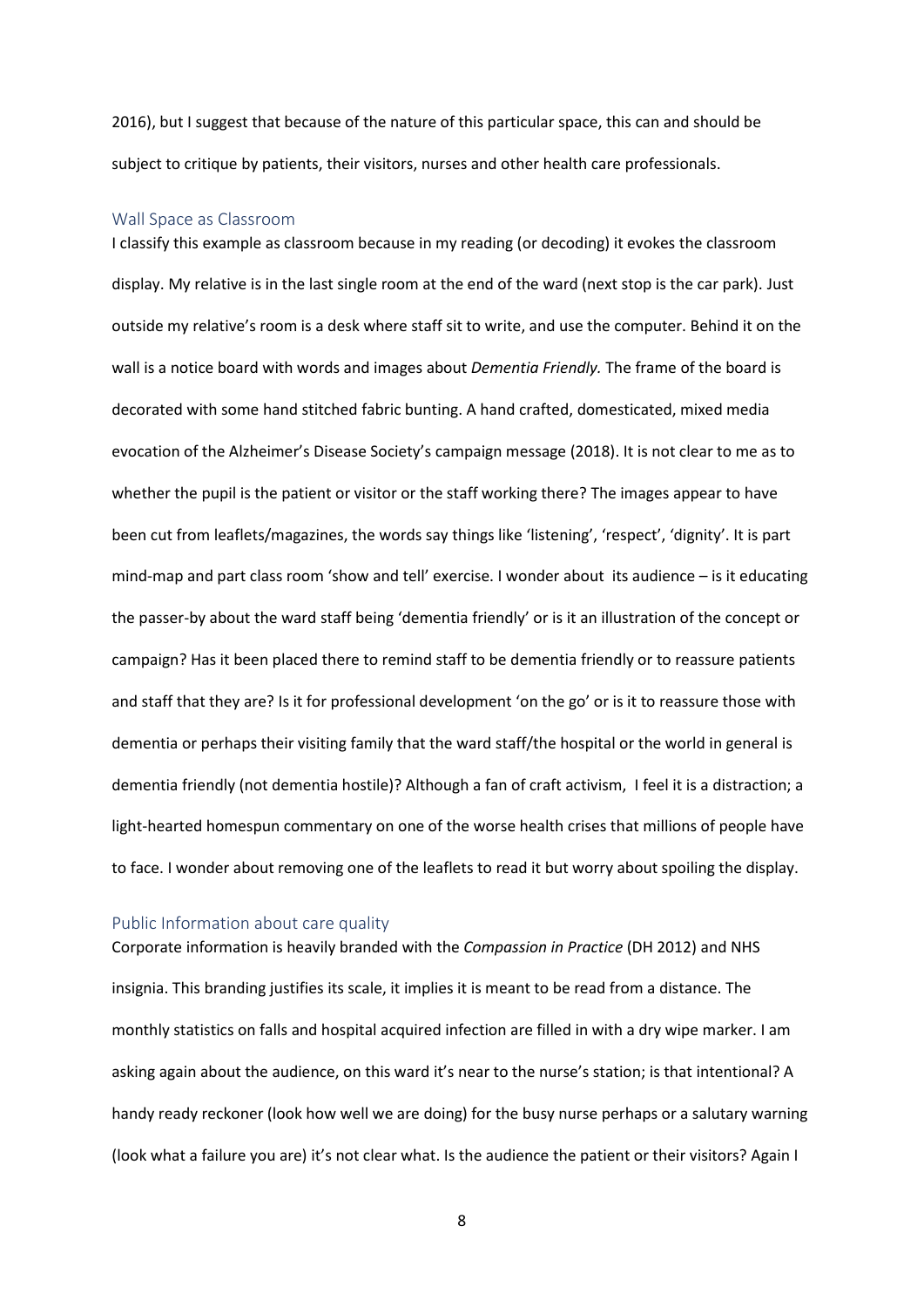am confused. Is this good information or bad? Should I be confident or discouraged? My nursing background enables me at least to get the gist of the content but the person I am here to visit is oblivious. I am left wondering whether these boards just arrived and were installed by the facilities team. Were the intentions and purpose discussed with the ward team? Is there evidence to say that this sort of information will improve practice in handwashing or preventing falls or something else? Does the team stand around the board when it is updated and discuss the results and implications? My impression is that the information strategy is designed to distract me from observing whether the comfort and attentiveness I or my relative would really like to experience is present or absent. I can be reassured to read that there hasn't been a 'fall' in this ward space for at least a month and only 3 cases of an acquired hospital infection.

### Rule Following

In my short walk from the main entrance to my relative's bedside I notice a number of institutional professionally prepared framed posters (about A3 size) that remind me of the institutions zero tolerance of abuse and violence towards staff. The picture shows a man in handcuffs surrounded by hospital professionals and police officers (or models posing perhaps). I am aware of Department of Health statements on 'zero tolerance' and I am the last one to downplay the impact of violence and aggression on health staff, but reading and seeing examples of this poster in this space, has a very different effect on me (it confounds my identity). I find myself anxious about giving the wrong impression, I have been deeply dissatisfied when observing care in the ward environment but this poster makes me think that I'd be minded to keep my emotions under control and not complain. On one day I did ask if it would be possible for someone to come and assist my thirsty relative to reach her drink of water at night and was told quite directly by the Registered Nurse in charge that they 'were very busy'. There was no sensible answer to this, I felt they should be busy ensuring all patients remaining hydrated and not thirsty (a very easy task overall) the nurse's defensive response implied to me that my question must have been aggressive or otherwise confronting.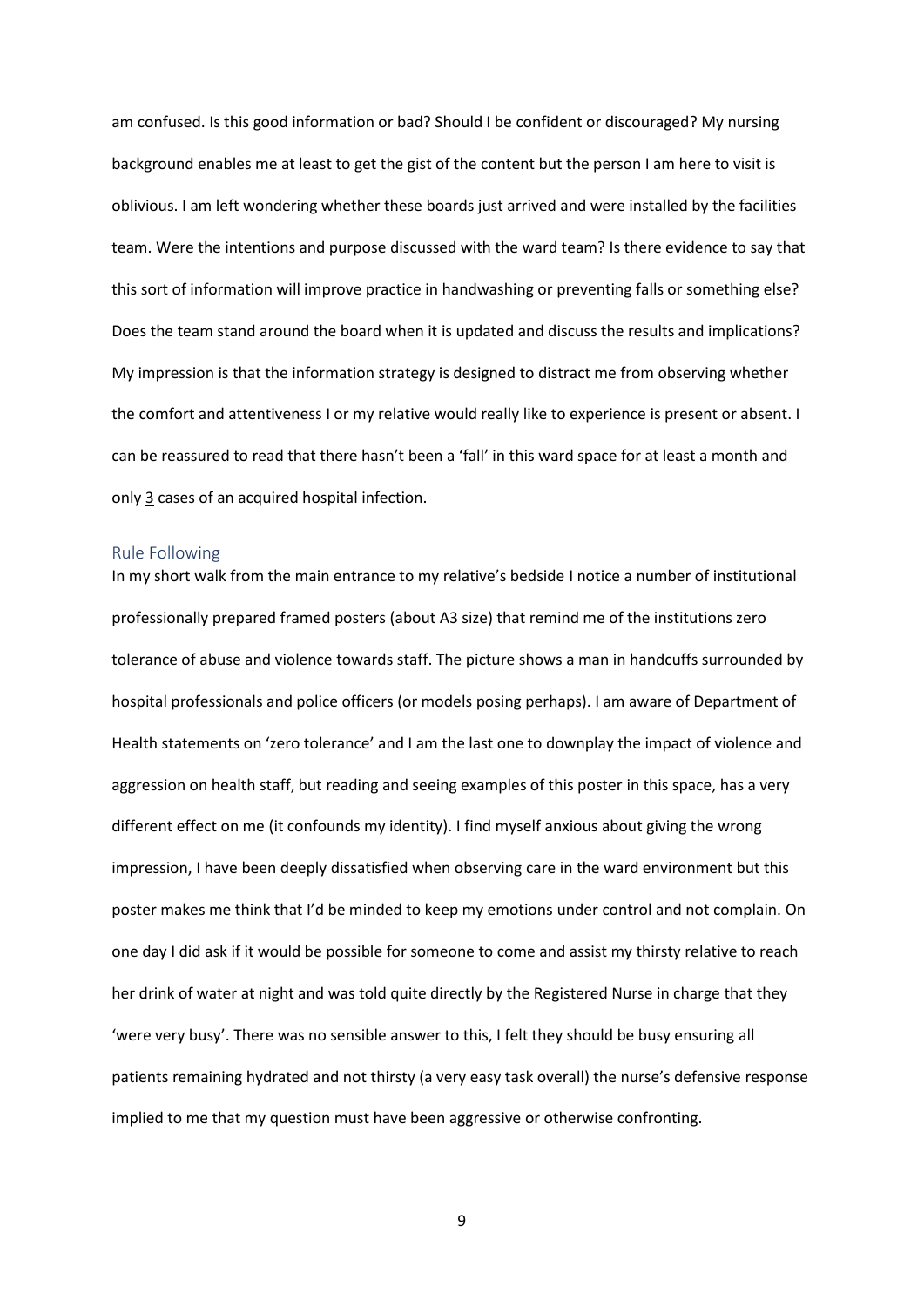I am left wondering how the NHS' development of a policy to protect staff from violence and abuse is served through its poster campaign. It is a mark of a significant change in a relationship between care providers and consumers which is complex and nuanced and I am left with the impression that the use of wall space for its message is more about giving the impression that the institution is doing something about it than actually considering and acting on the cause of such behaviour. This might include information about waiting times in the emergency room, this always interests me; is it a deterrent to the worried well, or 'timewaster' or to encourage or discourage you to stay or go? The glowing red digital sign implies you are in a queue, where of course you are not, you have been triaged, and this sign is really about the whole department meeting its prescribed target. But the overall impression is to convey that there is a coordinated, measured, planned and quantified strategy in place. That there is some order in a 'holding' environment that is highly disordered. I have accompanied both the worried well and the obliviously sick passed the 'red sign', but have never understood whether it is helpful to anyone. Just like the TV in the corner, we stare at it because it is there and, after all, we don't want to look at anyone else in the room or to be stared at in return.

The other posters that grab my attention have texts that read:

*NHS healthcare is not free for everyone …. You may be asked to prove where you live…*

and

### *EHIC: get it, bring it use it…*

The messages in these posters are deeply encoded and the latter evokes an earlier flu campaign 'catch it, bin it, kill it! The former is hostile and makes me anxious. I am aware that they are overt responses to an ongoing political debate in England at least about entitlement to NHS care (Silver 2017), but overall, are perhaps more about reassuring (someone) that they are taking so called 'health tourism' seriously. The health infrastructure to gate-keep emergency care in the UK would be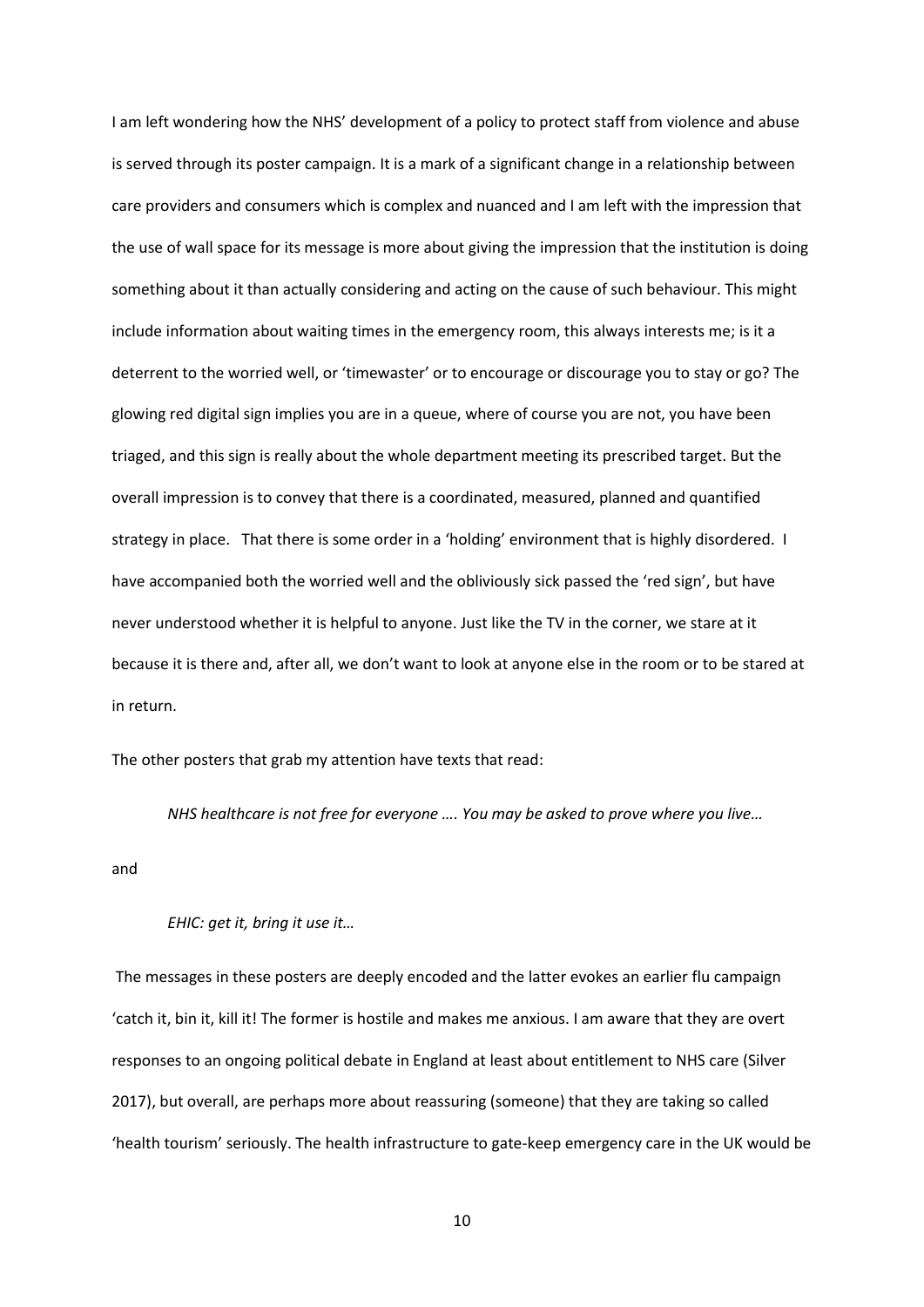very expensive but a poster to deter women not ordinarily resident from waddling into an NHS hospital for assistance to give birth is a relatively simple way to show you are implementing policy.

### Vision and Values

Perhaps because of a loss of confidence in the motives of professionals the institution finds it necessary to set these out in text and images to remind the service user and others (its own staff perhaps) that caring is at the heart of what we do or words to that effect. However, I find that this does not restore trust. I find myself looking to the image of the smiling nurse and doctor for reassurance rather than the one who is checking my details on her form or listening to my heart sounds. It suggests that the health service institution is publicising their dystopian condition by the use of notices in public and private spaces to a range of readers and passers-by rather than accepting and trusting its employees to live out the values and motivations that are supposed to define their professional practice. It is the usual practice for organisations to create a list of valuesbased discourse to inspire and encourage themselves to behave better. The Compassion in Practice (2012) campaign and the '6 Cs' is a good example of an attempt to materialise intentions through words and slogans. But there is no compelling evidence (so far) that these textualised efforts have redirected or changes the motivations or behaviours of nurses. The Trust I was visiting publicised the 6 C's and had synonymous words on posters in the corridors to explain the values that guided its provision. My personal experience would lead me to say that staff behaviour and conduct matched the written aspiration some of the time. But I was left wondering if my hopes had been raised to an unrealistic expectation of hospitality and care. When what we really needed was a bit of kindness and a safe space.

### The Wall Space as Museum and Art Gallery

There is a long tradition in this country and in Europe of public art exhibited in hospital spaces. In my local hospital I can walk down the public corridor on my way to an appointment and enjoy a 'gallery' that includes a number of etchings of photographs of (male) surgeons and physicians who have worked there. There is also a reproduced image of an  $18<sup>th</sup>$  century local actress in her period dress.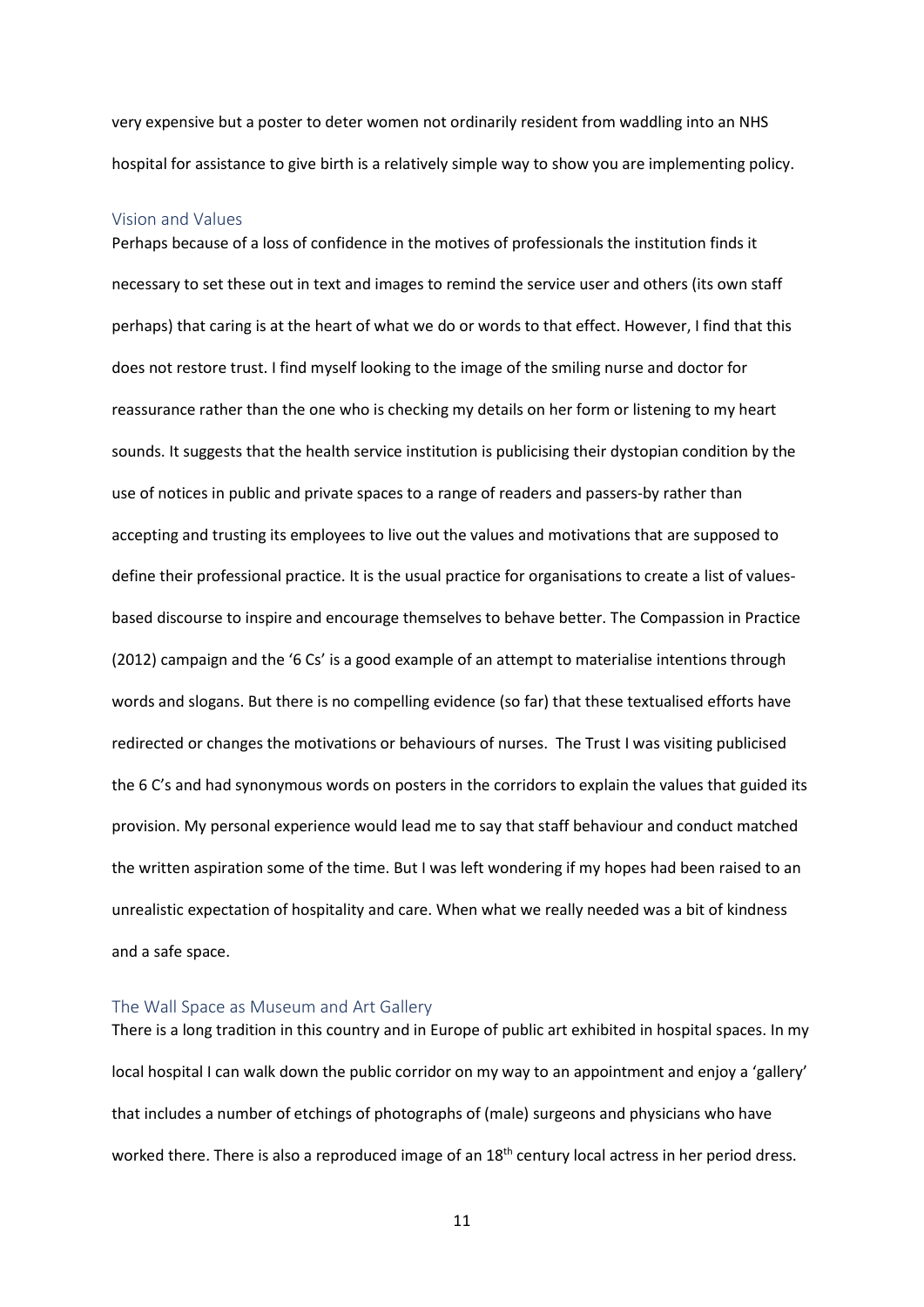Alongside this is an aerial photograph of the 'old hospital' and anarchitectural drawing of the 'new' building. Next to this is a framed poster reminding us to have our flu vaccination. And a tall freestanding poster stretching from floor to ceiling which says something along the lines of flu vaccination not being dangerous. Art is widely understood as political in some way or another and hospitals have used their wall space for display of art to evoke purpose, atmosphere and virtue for as long as the buildings have stood. On one level this can be seen as sensory stimulation with the art acting as comfort, distraction or as a humanizing element to a clinical space. In general, the objects are commissioned (creating a new identity for the space) or donated (the power of science, medicine and the professions) and sometimes arise out of community engagement activities (murals and memorials). Overall I was left with needing more of this type and less of the other.

### *Case Example*

When my relative progresses from the hospital to a hospice, this I suggest still qualifies as an heterotopic space but I note a dramatic change in the information and wall art. There is some public information 'leaflet racks' – I read the one about 'how people die'. But most other signage is purely functional – 'way out', 'visitor toilet', 'lounge' and so on. Each ward area or room has a sign to tell you the name rather than the number of the room. My relative notes that she is going to die in the same room as one of her friends had done (comforting thought). She has a notice board that she can see from her bed complete with drawing pins and we set about some occupational therapy in arranging her many cards and letters to best advantage, again an act of personalisation to claim this heterotopic space as a temporary bedroom.

We have a 'series' of images of local views to enjoy but given that the building is surrounded by gardens and a beautiful view, the watching eye is drawn there so the wall art doesn't make a great impression. The only objects in her room are a handmade box of objects for 'spiritual care' the label says. My relative has felt hot and claustrophobic in the hospital room and asks for the bi-fold garden doors to be opened and her bed pushed as near to the garden as the mattress pump will allow. The first thing we see is a bird feeder being visited by a cluster of finches, the second thing we see is a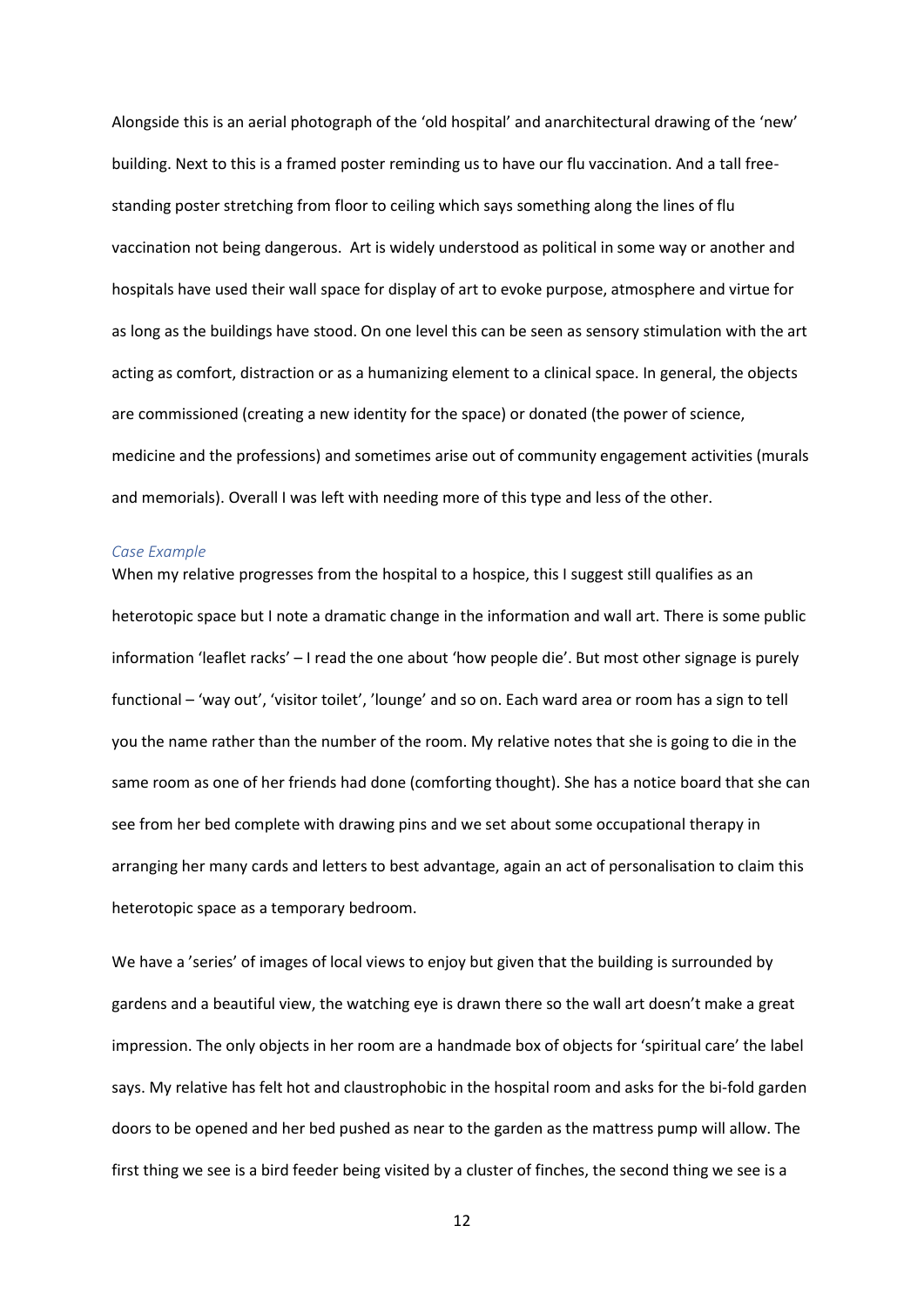sparrow hawk on the ground with its talons pressed firmly on a young pigeon's neck, who, flapping in vain is going nowhere; my relative gives me a knowing look.

### **Conclusions**

It is interesting that the national priorities of a government department are now played out so overtly in this heterotopic and panoptic space. The hospital wall begins with a blank space and has been variously used over time to varying degrees of strategic intent and aesthetic or other success. Hospitals, hospices, clinics and care homes remain the place where most of us will have to endure our respective cradle to grave health crises. We might expect to enter these spaces without an expectation of political affect and even anticipate a politically mute engagement with the space and those who move within it. Seeing the hospital (or clinic) as a heterotopic space in the Foucauldian sense, I suggest, goes some way to help with the interpretation of how and why, the English hospitals I have recently visited, at least, feel entitled to use the wall and other space to speak its political messaging. There appears to be an institutional compulsion to enact its quasi-political role which is in part to deliver messages about the rules of access, to rehabilitate and recover its virtuous image and in various other ways to explain and account for itself.

My argument is therefore, that you can read and interpret the political 'health' of an organisation by the nature of what it writes/shares on its walls. In some environments this has a corporate context specially constructed boards of information, sharing information about their priorities and progress towards targets. This happens without discrimination or consideration for the viewer, in general this messaging is about asking the viewer to engage with the institution's priorities and preoccupations rather than to accommodate, include, distract or stimulate the occupier.

It is not unusual that public wall space is used in this way, after all other public spaces (railway stations, airports) do the same thing. But one aspect of our idea of a hospital is that it is where the public and the private sense of space meet and contend with each other.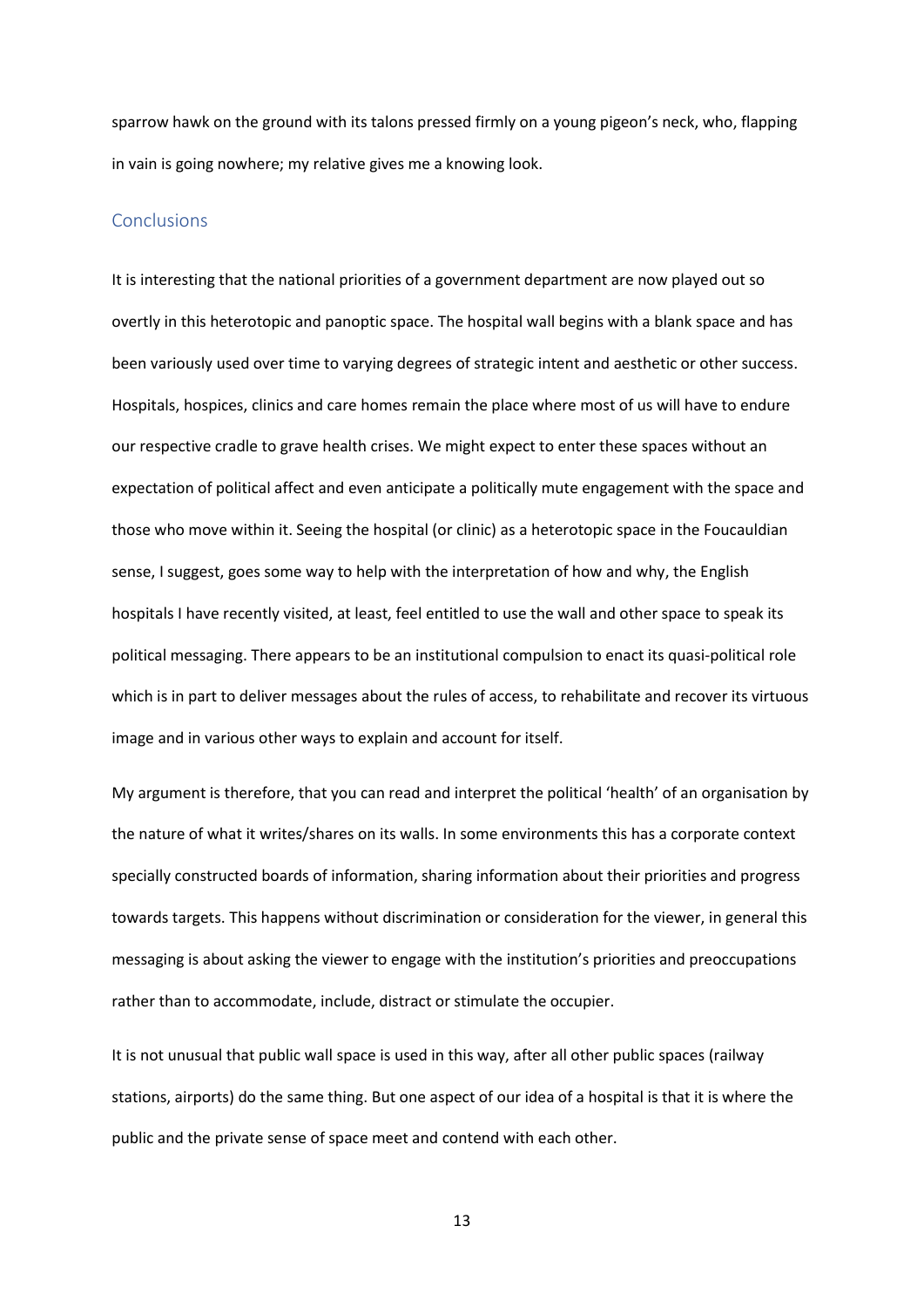Texts and images don't just arrive on the wall of hospital, there was a time when the idea was thought up and discussed, refined, tested even and for this reason alone those that work and use this space should offer a critique of what is shared there. An organisation the scale of The NHS can call upon the finest communications and marketing skills in the industry. Our interest and consumption is assumed and I am concerned that the object cannot discriminate or evaluate the information provided and there is no right to question or reply.

The overt use of the interior of the building as a platform for a political discourse about the nature of the institution and its intentions is a worthy subject for a more systematic and scientific critique, but as it is, it goes unchallenged. It is the heterotopic nature of the space that perhaps creates an ambivalence about ownership and a confusion about the hospital's role in hospitality – we can easily recognise the state of a hotel by the nature of its 'notices', the best will always have the least need to signal their concerns and preoccupations. Utopian or even better institutions will be recognised by the functional rather than political use of text and images. If the concept of heterotopia is useful; and these are spaces in which we must wait, some basic consideration should be given to the inhabitants, their experience, their preoccupations and dispositions by those who manage or curate them.

The continuous failings and inadequacies of our health system are explained away, though dystopian and dangerous at times, and moves towards an improvement in this, would (I would argue) arise from paying more attention to the interpersonal relations of the real players in the hospital drama; a real demonstration of care rather than a written notice about an intention to address this. It's almost as if the very need to write a message or put up a poster about something usually means it's not happening. One of the most interesting examples of this was a handmade notice stuck with tape to a bedside locker which read:

'If you want to speak to the nurse please speak to the nurse.'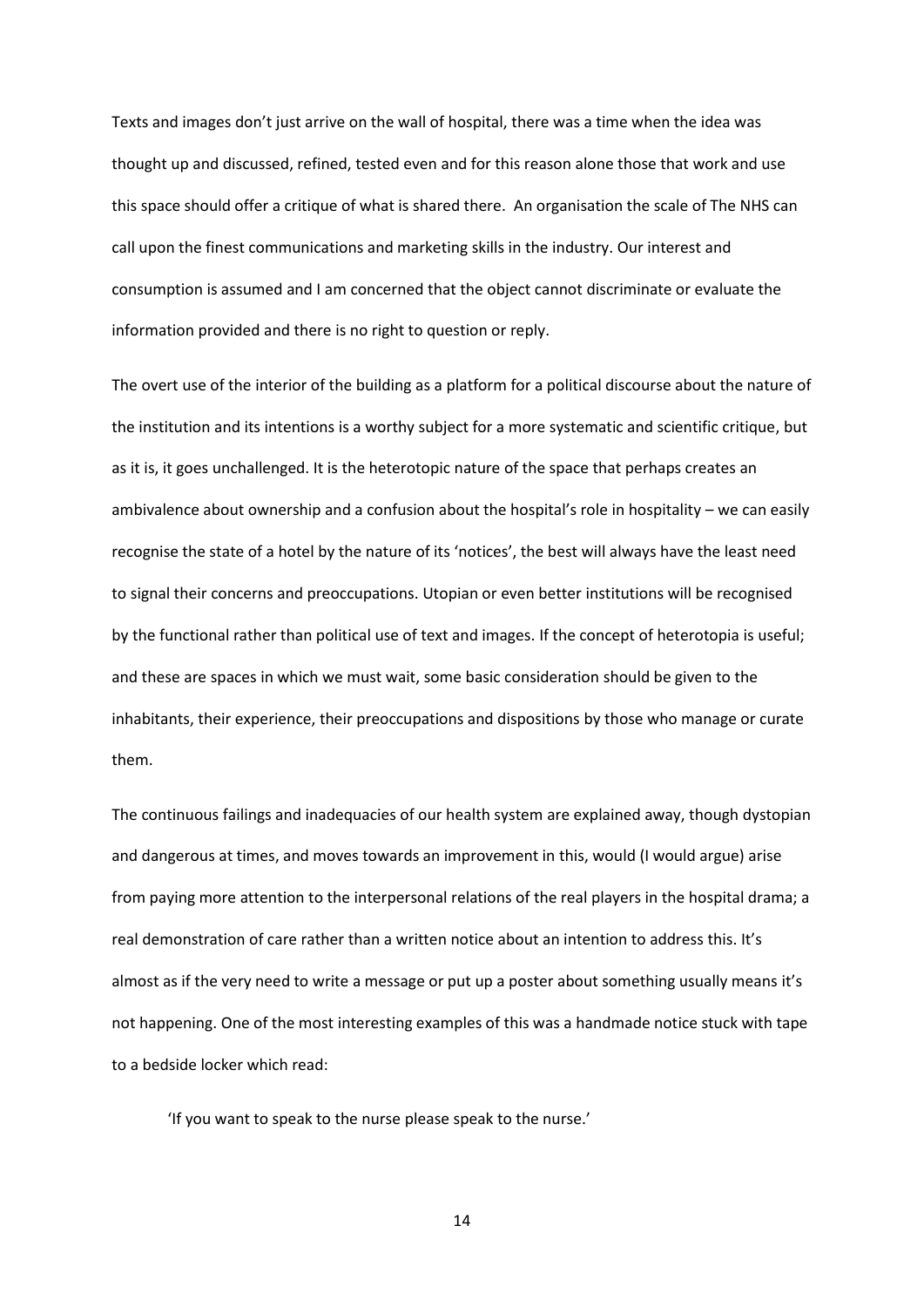In an organisation with its users at the centre of everything they do will surely communicate voluntarily with you by discerning what you need, listening and trying to understand; it doesn't put up a notice to tell you about it.

One of the key problems arising from the health care failings we have experienced over the past few years is that the institution fails to change. I would suggest that making the wall spaces useful, calming or enjoyable might be quite a good starting place and make it a more pleasant environment to wait and to work in. To achieve this, it must first be depoliticised, the institution must stop signalling or signing its politically driven intentions and expectations by writing on the wall.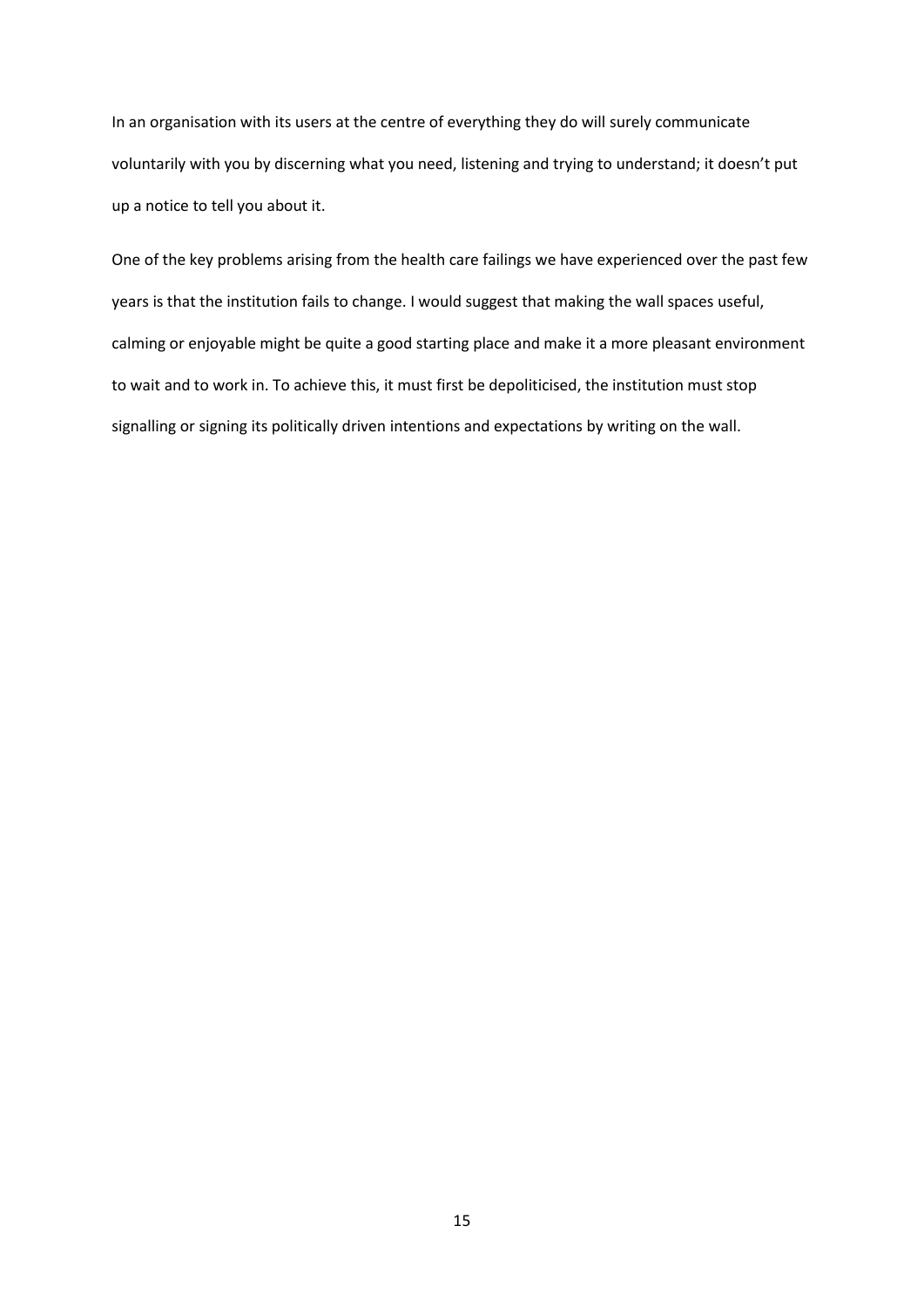# References

Alzheimer's Disease Society (2018) *Dementia Friendly Communities* available online <https://www.alzheimers.org.uk/get-involved/dementia-friendly-communities> [accessed 8/3/2019]

Baudrillard J. (1988) *The System of Objects* in *Jean Baudrillard Selected Writings* edited by Mark Poster Oxford: Polity Press

Bourdieu P. (1986) Distinction: a social critique of the judgment of taste: London: Routledge

Campbell Marie L. (2006) *Institutional Ethnography and Experience* in Dorothy E. Smith (Ed) *Institutional Ethnography as Practice* Oxford: Rowman and Littlefield Publishers Inc.

Cork R (2012) *The Healing Presence of Art: A History of Western Art in Hospitals* London: Yale University Press

Department of Health (2012) *Compassion in Practice: Nursing, Midwifery and Care Staff. Our Vision and Strategy*. The Stationery Office, London.

Flynn Margaret (2012) Winterbourne View Hospital: A serious Case Review South Gloucestershire Safeguarding Adults Board 2012 available online fro[m http://hosted.southglos.gov.uk/wv/report.pdf](http://hosted.southglos.gov.uk/wv/report.pdf)

Foucault M. (1991) *Discipline and Punishment: the birth of the prison* London: Penguin

Foucault M. (2003) *The Birth of the Clinic* London Routledge

Foucault M. and Miskowliec J. (1986) Of Other Spaces Diacritics, Vol.16, No1 (spring 1986) pp 22-27

Francis R. (2013) Report of the Mid Staffordshire NHS Foundation Trust Public Inquiry. Available online fro[m http://www.midstaffspublicinquiry.com/report](http://www.midstaffspublicinquiry.com/report) [accessed 6/10/2013]

Hammond Jonathan, Lorne Colin, Coleman Anna, Allen Pauline, Mays Nicholas, Dam Rinita, Mason Thomas, Checkland Kath (2017) The spatial politics of place and health policy; exploring sustainability and transformation plans in the English NHS Social Science and Medicine 190 (2017) 217-226

Hill Collins Patricia (1986) *Learning from the Outside Within: The Sociological Significance of Black Feminist Thought* London: Oxford University Press

Kennedy, I. (2001) *The report of the Public Inquiry into children's heart surgery at the Bristol Royal Infirmary 1984-1995: Learning from Bristol* available online [https://webarchive.nationalarchives.gov.uk/20090811143822/http://www.bristol](https://webarchive.nationalarchives.gov.uk/20090811143822/http:/www.bristol-inquiry.org.uk/final_report/the_report.pdf)[inquiry.org.uk/final\\_report/the\\_report.pdf](https://webarchive.nationalarchives.gov.uk/20090811143822/http:/www.bristol-inquiry.org.uk/final_report/the_report.pdf) {accessed 8/3/2019]

Massey Doreen (2004) Geographies of responsibility, Geografiska Annaler: Series B, Human Geography, 86:1, 5-18, DOI: 10.1111/j.0435-3684.2004.00150.x

Rose Gillian (2016) *Visual Methodologies: an introduction to researching with visual materials* 4th edition London: Sage

Silver K. (2017) *Health tourism charges come into force in England* BBC News available online <https://www.bbc.co.uk/news/health-41692815> [accessed 8/3/2019]

Smith, Dorothy E. (2005) *Institutional Ethnography: A Sociology for People*. Oxford: Rowman and Littlefield